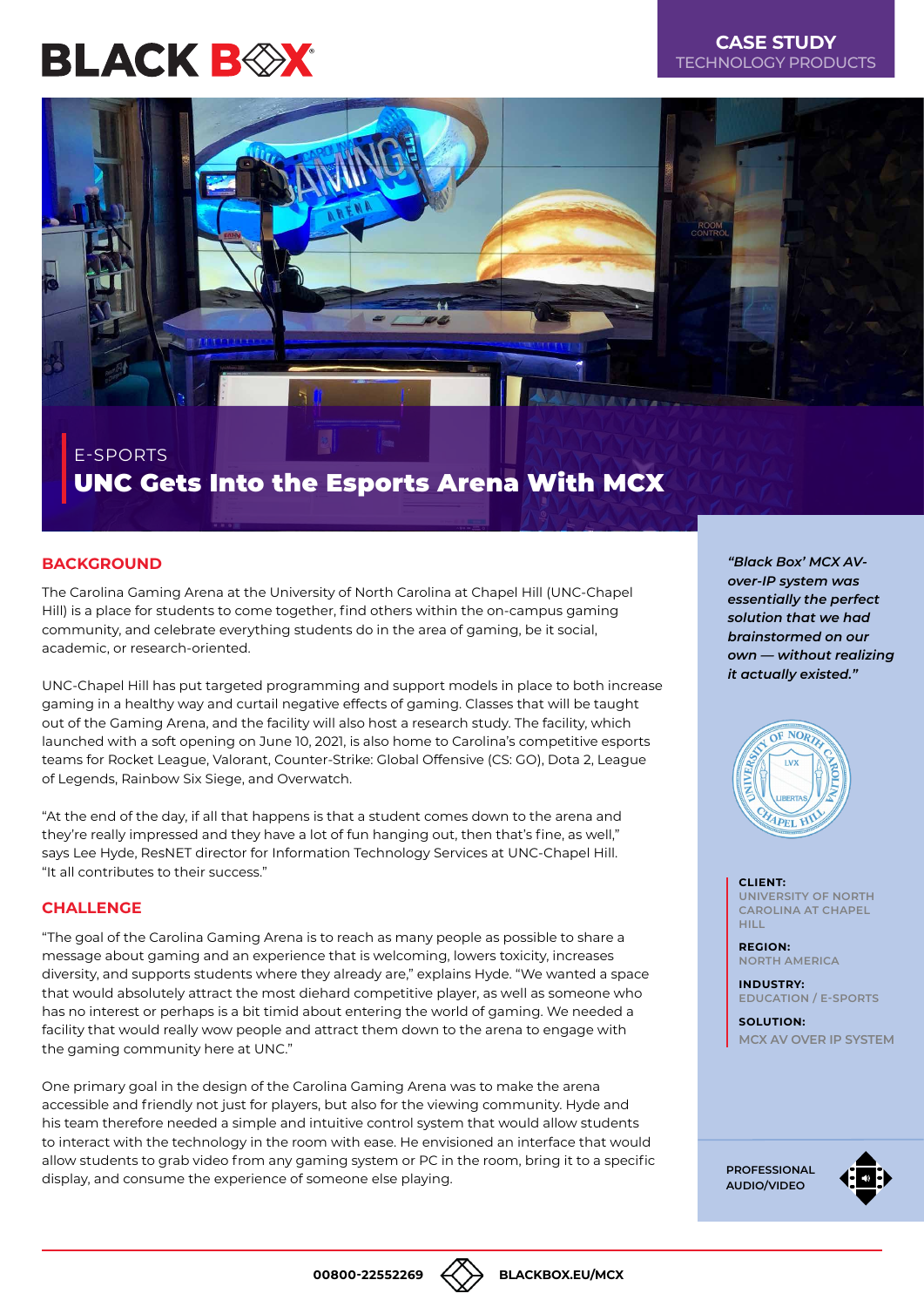



#### **SOLUTION**

Hyde and his team did extensive research into solutions and made visits to sites on both U.S. coasts to determine just what sort of experience they wanted to achieve with the new Carolina Gaming Arena. He consulted with various mentor groups, and repeatedly heard that he should consider Black Box.

"We weren't sure about the execution options or what the experience would look like, but we were pretty much sold on Black Box as soon as we spoke to their team," says Hyde. "The company's MCX AV-over-IP system was essentially the perfect solution that we had brainstormed on our own without realizing it actually existed."

Serving as a single-network solution that enables converged networked AV, MCX delivers up to 4K 60Hz 4:4:4 video uncompressed over 10GbE with extremely low latency and switching times. The Black Box system makes it possible to handle video walls and video extension (point-to-point and point-to-multipoint) on a traditional IT network, with intuitive control over how content displays on every screen. As a software-controlled system, MCX brings flexibility and infinite scalability that allows for unrestricted expansion of the system.

According to Hyde, the most attractive aspect of the Black Box MCX system is that it can be deployed and extended very easily and without reliance on a matrix switcher in an equipment closet. He had limited space available for housing AV devices and didn't want to add additional cooling for that equipment. In addition to eliminating the need to run HDMI lines, he was able to create a distributed architecture and minimize the amount of equipment that possibly could fail during operations.

"If you have power where you need it to be, you just run an ethernet cable, connect MCX devices on either end of the network, and you're good to go," says Hyde. "The only requirement of using MCX is that it runs on a 10 Gbps network, and we are a CAT6A campus, so it's just seamless over the same network infrastructure we already have in place. And, honestly, it would be incredibly easy to run a network cable if we did need an additional location."

The MCX system controls audio and video signals for nine Samsung 55-inch monitors, three video columns made of up two Samsung 46-inch monitors mounted in portrait mode, and 13 Samsung 4K monitors of various sizes for content distribution across viewing areas. The fact that MCX has zero image lag is also tremendously valuable in the gaming environment, where exceptionally low latency is a must.

MCX allows users to handle video and audio separately, so the Black Box system made it easy for Hyde and his team to amplify audio in different zones of the arena without a lot of extra components. Along with audio and video, MCX decoders and encoders handle serial and USB distribution.

"We have 29 screens plus a ton of other devices throughout the room to manage, and it was important — and surprising to us, frankly — that the MCX devices so easily could send signals, serial commands, or other commands to each of those devices," adds Hyde. "We can instantly turn on the room or turn it off without having to walk around and individually control devices."

Today, when a student walks into the arena, they can use a Black Box touch panel and graphical user interface to select any computer or game console listed on the screen and choose the screen on which they'd like to watch game play. Hyde and his team can customize the appearance of the touch panel and change its configuration over time.

With MCX decoders installed in the nearby Carolina House Creative Labs, students are able to produce content from the arena for streaming on the Carolina Gaming YouTube and Twitch channels.

#### **RESULTS**

By giving students and other visitors to the Carolina Gaming Arena straightforward control over video distribution, MCX lowers technical barriers to participation in the gaming community. It also helps UNC-Chapel Hill offer a unique environment and experiences that students don't necessarily have available to them anywhere else.

"We have a mission to make sure that gaming is open and free to everyone, and that it is as easy to interact with as possible," says Hyde. "MCX devices are definitely helping us achieve that goal."